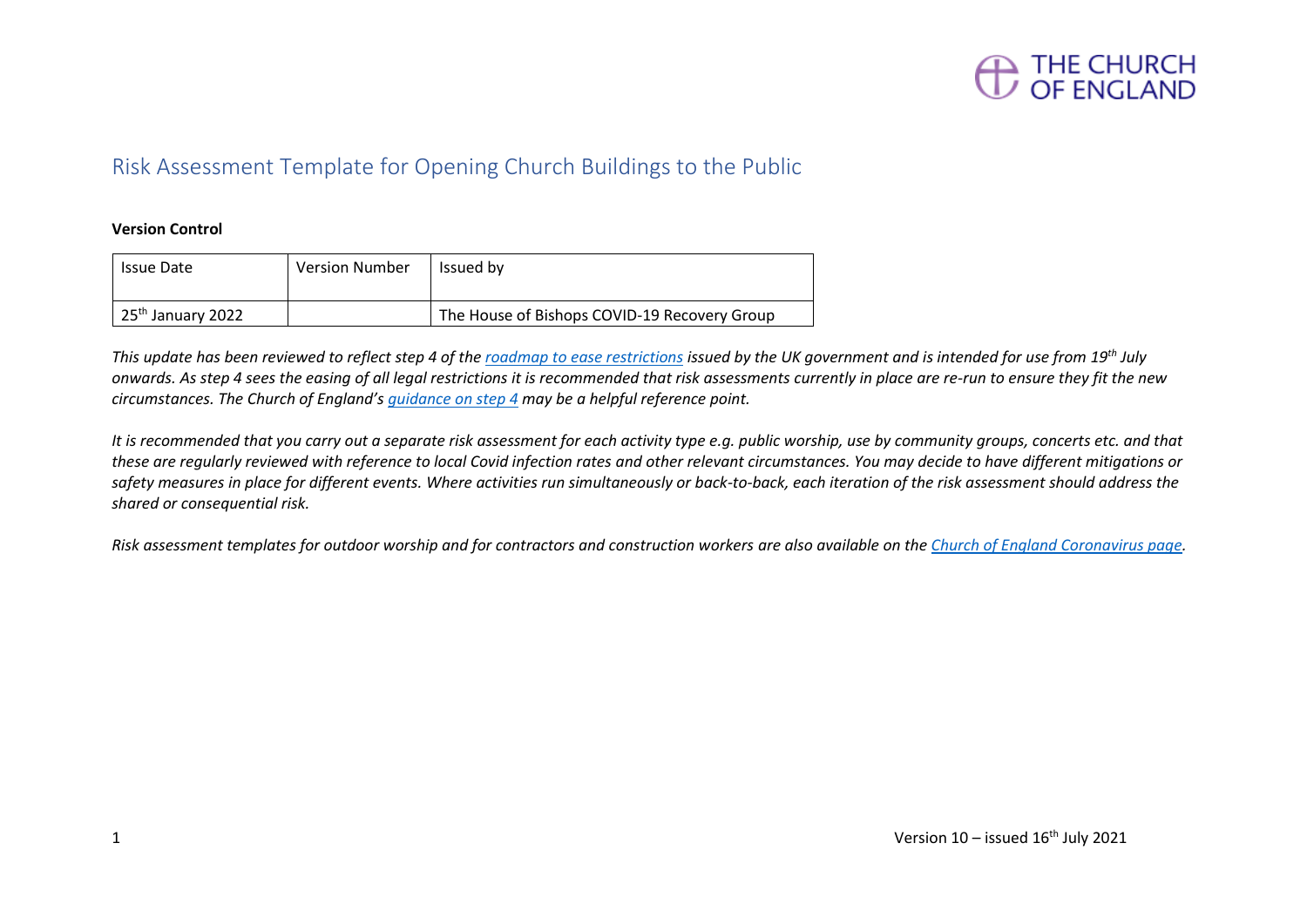

### **Carrying out a risk assessment**

- 1. Agree what activities you are planning for:
	- Private prayer
	- Public worship with or without congregational singing
	- Funerals, weddings, baptisms, ordinations
	- Livestreaming or recording services
	- A choir or music group singing indoors as part of a public, livestreamed or recorded service
	- Formal childcare or where part of a school
	- Essential voluntary and public services
	- Use as a vaccination or testing centre centre
	- Community and support groups
	- Provision of youth services
	- Opening shops/cafes
	- Opening for visitors/tourists/educational visits as a heritage attraction
	- Opening for concerts, plays etc
- 2. Consider the hazards:
	- Transmission of COVID-19
	- Hazards arising from using the church in a different way to usual
	- Shared or consequential risks of activities running simultaneously or back-to-back (eg crossover of people at entry/exit points)

Read the guidance and think about how it relates specifically to your church. What constraints are there? Consider how people will arrive at the church, including if they will need to wait or queue outside; how people will enter and leave the church; circulation inside: from the entrance to the worship space and out again; circulation within the worship space; also access to other areas including the toilet(s).

3. Consider who might be harmed and how. Read the guidance and think about how the activities you are planning will affect different groups of people. The risks are not different for larger churches as long as they are properly managed, but having any significant numbers of people coming through your building makes the possible impact – in particular someone with COVID-19 coming into contact with others – higher than in smaller churches with fewer people. Consider your particular circumstances and adapt the checklist below as appropriate. Gathered congregations and major services may attract people from far afield, which is likely to add to the risk profile. Consider whether you need to consult your wider membership and users.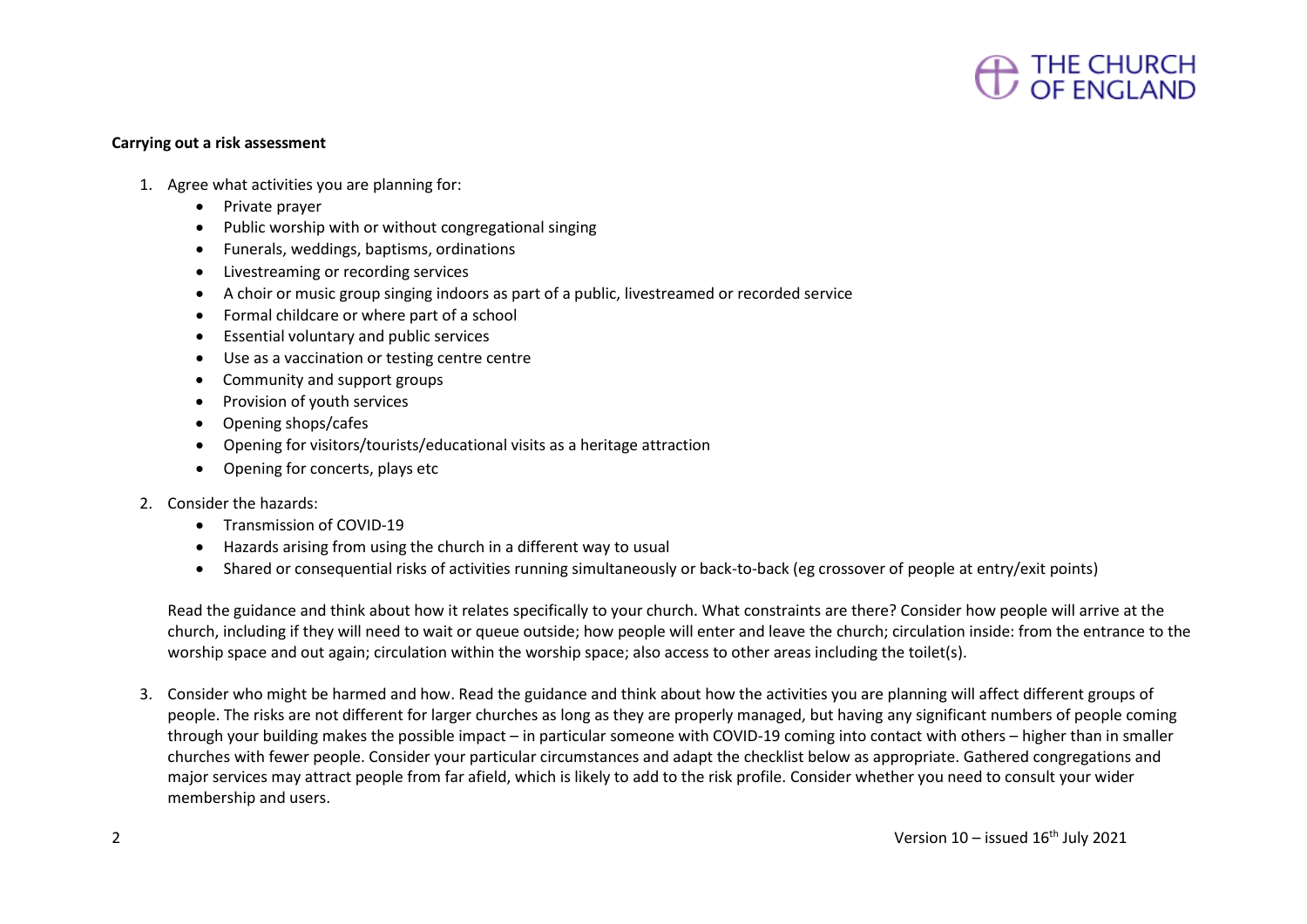

- 4. Using the risk assessment checklist below as a template:
	- add in mitigations for any risks that are particular to your circumstances that may not be on the list;
	- record what you need to do for each activity to go ahead safely;
	- consider any equipment you need and any temporary changes you might need to make to the church;
	- check back against your list of activities to confirm which ones can go ahead and when.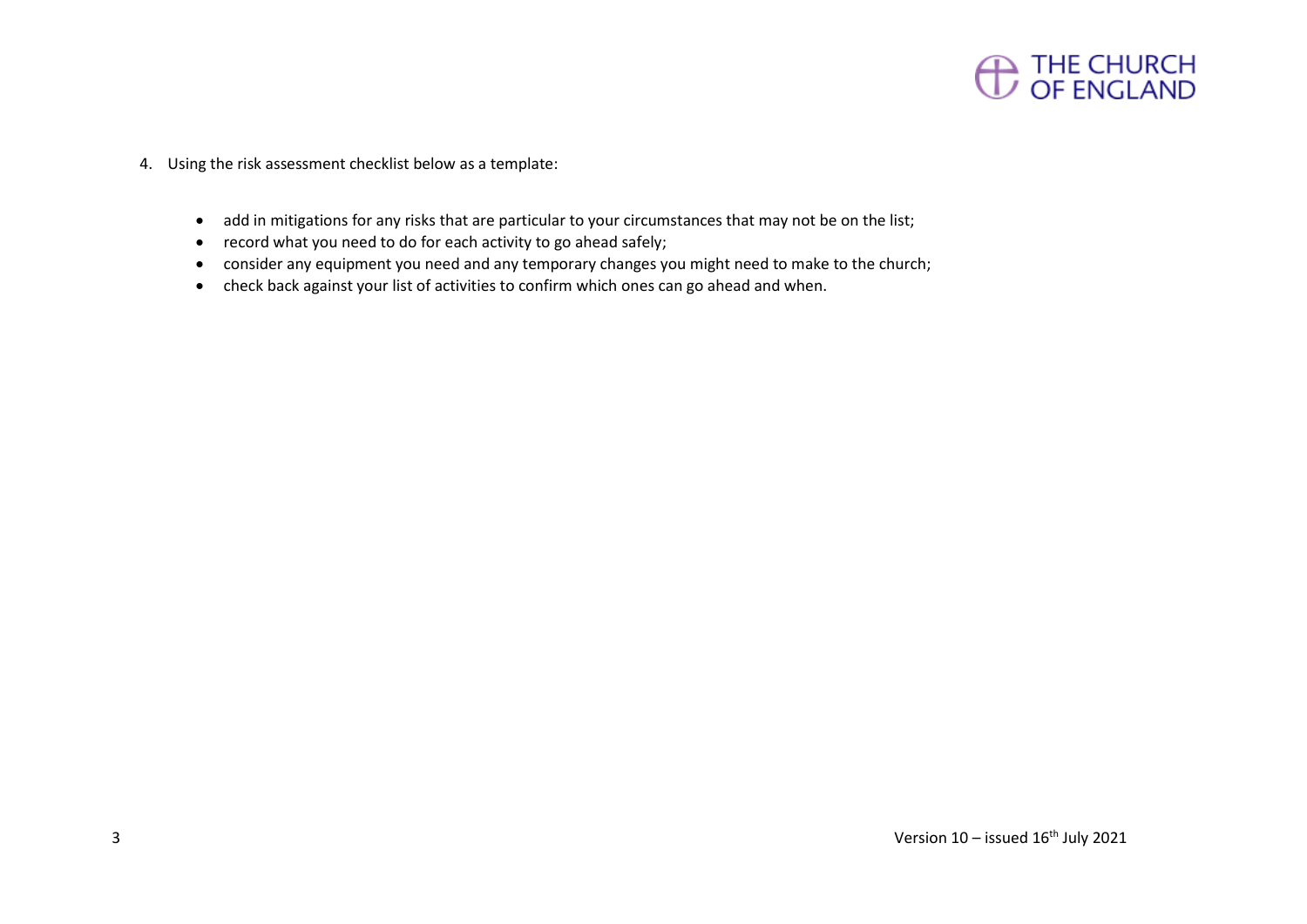

### **Risk assessment template**

| <b>Church:</b>                               | <b>Assessor's name:</b> |     | Date completed: | <b>Review date:</b> |
|----------------------------------------------|-------------------------|-----|-----------------|---------------------|
| <b>St. Mary the Virgin</b>                   | <b>Sue Hockley</b>      |     | 17/05/22        | 01/08/22            |
| Event or service this assessment relates to: |                         | All |                 |                     |

| <b>Risk</b>                                           | Controls to consider (delete or detail as<br>appropriate to your location and event)                                                                                                                                | <b>Additional information</b>                                                                                                                                                                                                                                          | <b>Action by</b><br>whom?                                               | Completed - date and<br>name      |
|-------------------------------------------------------|---------------------------------------------------------------------------------------------------------------------------------------------------------------------------------------------------------------------|------------------------------------------------------------------------------------------------------------------------------------------------------------------------------------------------------------------------------------------------------------------------|-------------------------------------------------------------------------|-----------------------------------|
| <b>Aerosol or droplet</b><br>transmission of Covid-19 | Increase ventilation in your building: natural<br>ventilation by opening doors, windows and vents<br>or mechanical ventilation if<br>appropriate/necessary.                                                         | Consult HSE guidance on<br>identifying poorly<br>ventilated areas<br>Do not prop open fire<br>doors.                                                                                                                                                                   | Open<br>connecting<br>door before<br>services                           | Rector/Curate/Wardens<br>On-going |
|                                                       | Re- instituting of the shared cup and collection<br>plate.                                                                                                                                                          | The Rector will announce<br>the return of the shared<br>cup and collection plate a<br>week before<br>commencement. It will be<br>announced that no-one<br>should feel pressured into<br>receiving from the Cup as<br>receiving in one kind is<br>perfectly acceptable. | The Rector,<br>and<br>Information<br>to be<br>included on<br>pew sheets | 22/05/22                          |
|                                                       | Request or consider requiring people to wear a<br>face covering, unless exempt, when inside your<br>building. This may particularly apply to activities<br>that increase risk of aerosol spread such as<br>singing. | Face coverings are still<br>recommended.                                                                                                                                                                                                                               | Advice on<br>pew sheets<br>and notice<br>at West End                    | 27/01/22 and On-going             |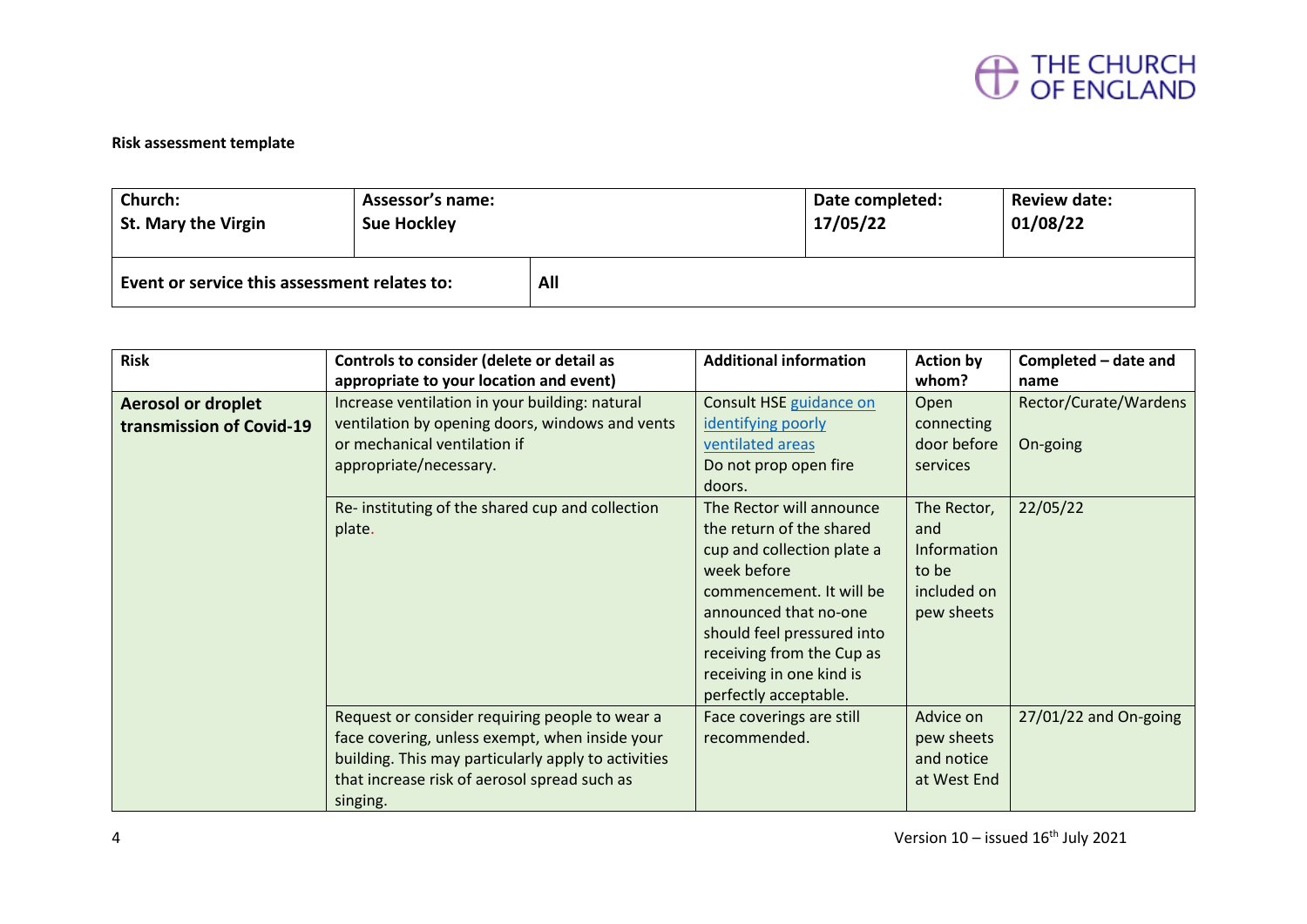# THE CHURCH<br>OF ENGLAND

| <b>Risk</b>                         | Controls to consider (delete or detail as                                                                                                                                                                                                   | <b>Additional information</b>                                                                          | <b>Action by</b>                                          | Completed - date and  |
|-------------------------------------|---------------------------------------------------------------------------------------------------------------------------------------------------------------------------------------------------------------------------------------------|--------------------------------------------------------------------------------------------------------|-----------------------------------------------------------|-----------------------|
|                                     | appropriate to your location and event)                                                                                                                                                                                                     |                                                                                                        | whom?                                                     | name                  |
|                                     | Put in place measures to reduce contact between<br>people e.g. retaining social distancing                                                                                                                                                  | Social distanced seating<br>available in South Aisle for<br>those who would prefer<br>this arrangement |                                                           | 30/09/21 and On-going |
|                                     | If practical in your building, choose one point of<br>entry into the church to manage flow of people<br>and indicate this with notices, keeping emergency<br>exits available at all times. Where possible use a<br>different door for exit. | Separate entry & exit at<br><b>West End doors</b>                                                      |                                                           | On-going              |
|                                     | For events where the building is likely to be<br>especially busy, or the activity is particularly<br>energetic, pay particular regard to the need for<br>additional mitigations such as social distancing<br>and face coverings.            | Risk assessments still<br>required for all activities in<br>church and Chantry House                   |                                                           | On-going              |
| Surface transmission of<br>Covid-19 | Provide adequate hand cleansing stations. Provide<br>hand sanitiser for the occasions when people can't<br>wash their hands.                                                                                                                | Signage with hand sanitizer<br>and anti-bac wipes<br>available at all times                            | In place at<br>West End<br>and in the<br>Chantry<br>House | On-going              |
|                                     | Identify where you can reduce the contact of<br>people with surfaces, e.g. by leaving open doors<br>that are not fire doors, using electronic<br>documents rather than paperwork.                                                           | West End doors left open,<br>connecting door to CH<br>open for services                                |                                                           | On-going              |
|                                     | Good hygiene and cleaning of the building.                                                                                                                                                                                                  | Cleaner has a rota of<br>cleaning tasks for weekly<br>cleaning in church                               |                                                           | On-going              |
|                                     | Consider hygiene around shared items such as<br>Bibles, prayer and hymn books that are used by<br>multiple people.                                                                                                                          | Service booklets for all<br>services quarantined<br>between services.                                  | Hymn books<br>and service<br>booklets                     | On-going              |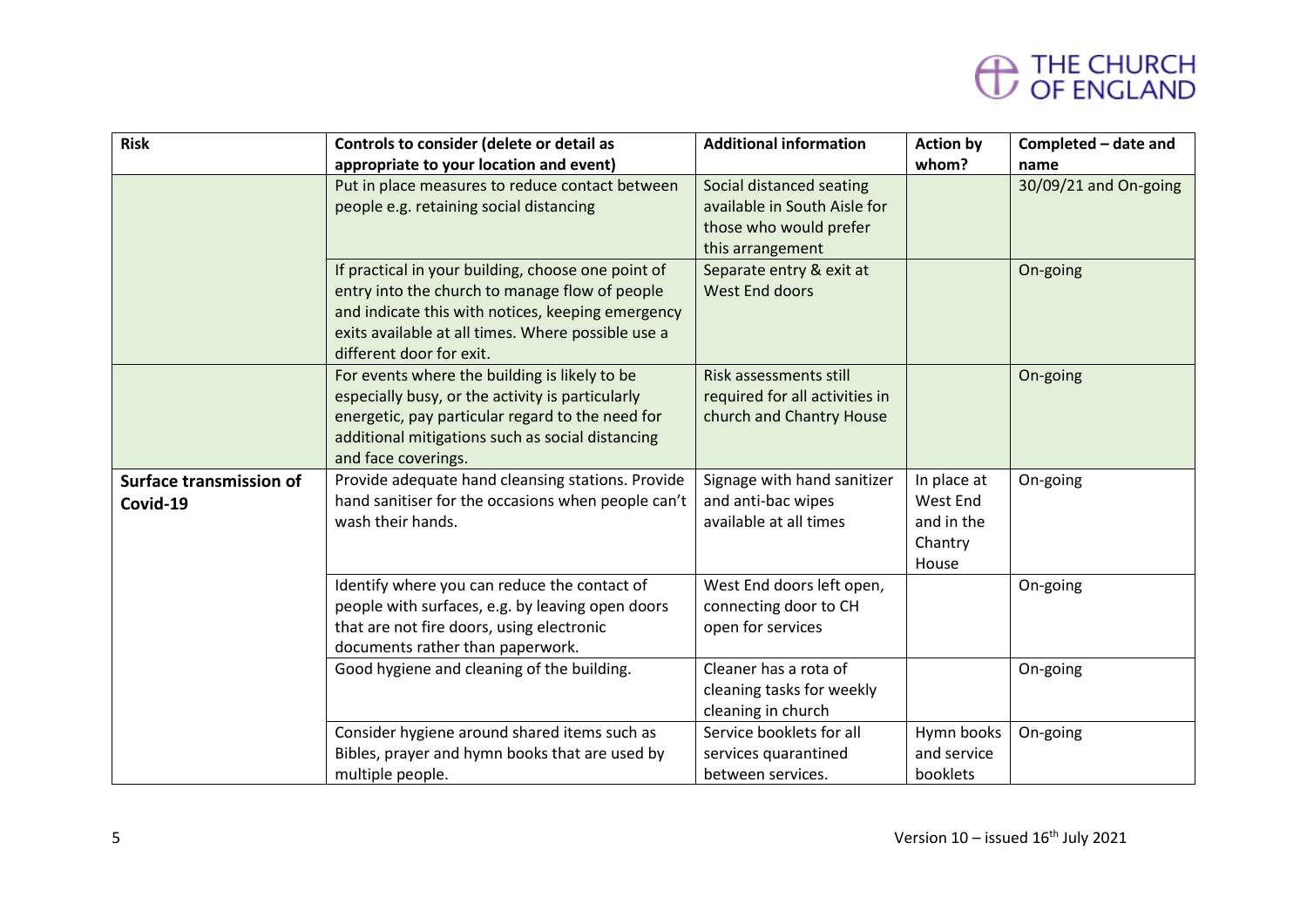# THE CHURCH<br>OF ENGLAND

| <b>Risk</b>                    | Controls to consider (delete or detail as             | <b>Additional information</b> | <b>Action by</b> | Completed - date and       |
|--------------------------------|-------------------------------------------------------|-------------------------------|------------------|----------------------------|
|                                | appropriate to your location and event)               |                               | whom?            | name                       |
|                                |                                                       |                               | quarantined      |                            |
|                                |                                                       |                               | weekly           |                            |
|                                | If providing single-use service sheets or prayer      | N/A                           |                  | N/A                        |
|                                | cards, either place these on sheets or ask people     |                               |                  |                            |
|                                | to sanitise hands before picking one up, and          |                               |                  |                            |
|                                | request that people take these home with them.        |                               |                  |                            |
|                                | Cordon off or remove from public access any           | N/A                           |                  | N/A                        |
|                                | devotional objects or items (if they are liable to be |                               |                  |                            |
|                                | touched or closely breathed on).                      |                               |                  |                            |
|                                | Put in place a cleaning rota/system for children's    | Creche has been cleaned       | SN & SH          |                            |
|                                | materials and toys and consider providing cleaning    | and hoovered. All toys have   |                  | Refreshed during           |
|                                | materials for these if safe to do so (keeping all     | been washed / cleaned.        |                  | <b>Church Cleaning Day</b> |
|                                | such materials out of the reach of children).         | Creche now open for           |                  | 09/04/22                   |
|                                |                                                       | 9.30am service. All toys and  |                  |                            |
|                                |                                                       | equipment then                |                  |                            |
|                                |                                                       | quarantined for 7 days        |                  |                            |
|                                | Where there are toilet facilities, ensure an          |                               | Cleaner          | On-going                   |
|                                | adequate supply of soap and disposable hand           |                               |                  |                            |
|                                | towels, and a bin for towels, are available.          |                               |                  |                            |
|                                | Ensure all waste receptacles have disposable          |                               | Cleaner          | On-going                   |
|                                | liners (e.g. polythene bin bags) to reduce the risk   |                               |                  |                            |
|                                | to those responsible for removing them.               |                               |                  |                            |
| <b>Visitors are unclear on</b> | Display an NHS Track and Trace QR code, with an       | QR code to remain in place    |                  | On-going                   |
| requirements for               | alternative option for those who cannot use that      | for services and visitors.    |                  |                            |
| attending church or            | system. Encourage visitors to use one or other of     |                               |                  |                            |
| visiting the building for      | these options.                                        |                               |                  |                            |
| other purposes, or             | Update your website, A Church Near You, and any       | Copy of this Risk             | Sue Hockley      |                            |
| anxious about attending.       | relevant social media with information for visitors.  | Assessment to be shared       |                  | Will be sent after PCC     |
|                                | Communicate details on requirements or requests       | with Stephen Nicholls for     |                  | agreement received         |
|                                |                                                       | him to upload to web-site     |                  |                            |